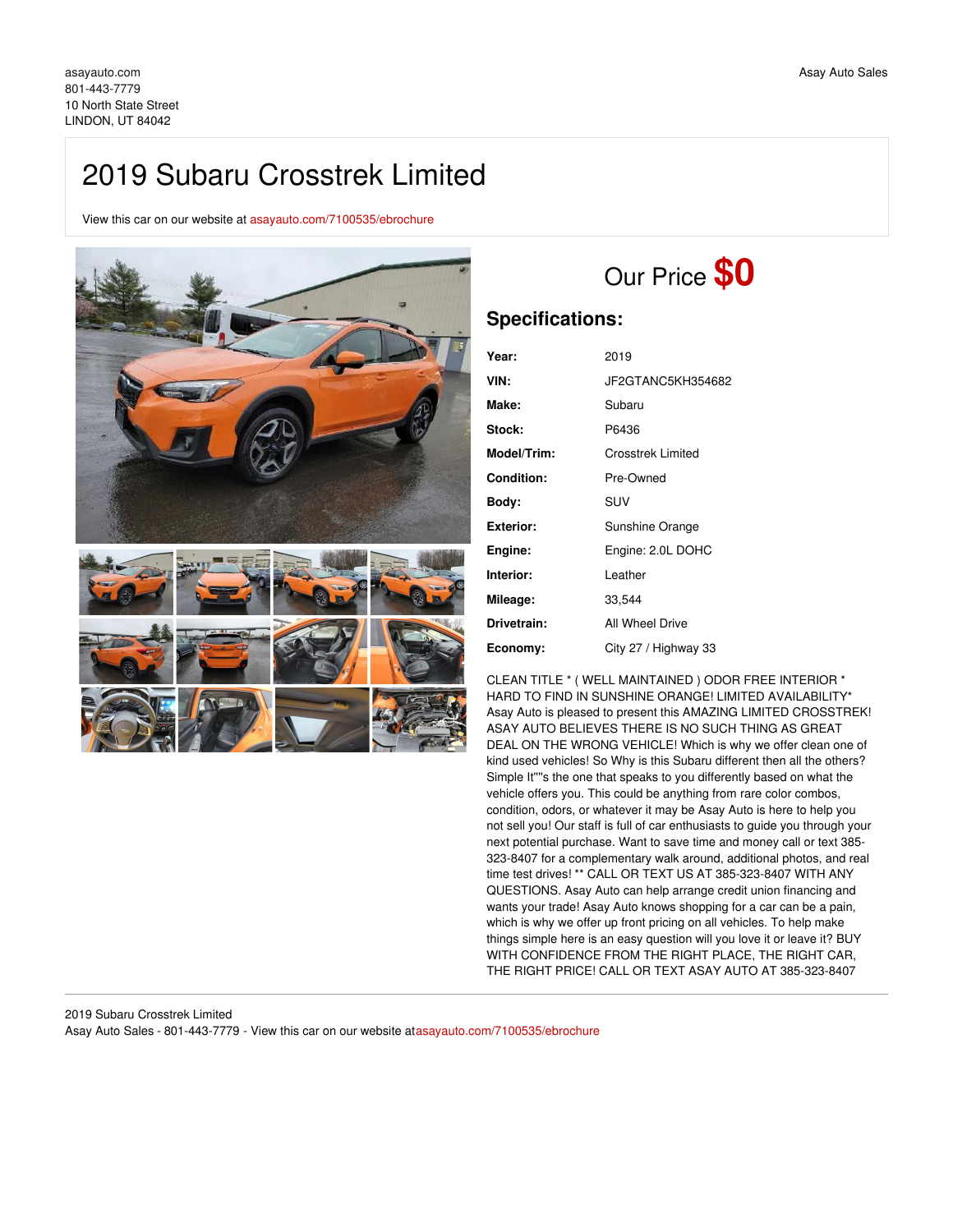

#### 2019 Subaru Crosstrek Limited

Asay Auto Sales - 801-443-7779 - View this car on our website at[asayauto.com/7100535/ebrochure](https://asayauto.com/vehicle/7100535/2019-subaru-crosstrek-limited-lindon-ut-84042/7100535/ebrochure)

## **Installed Options**

## **Interior**

- Heated Front Bucket Seats -inc: 6-way power driver's seat, height adjustable driver's seat, passenger front seatback pocket and front seat height and tilt adjustable head restraints
- Driver Seat- 4-Way Passenger Seat -inc: Manual Recline and Fore/Aft Movement
- 60-40 Folding Bench Front Facing Fold Forward Seatback Rear Seat
- Manual Tilt/Telescoping Steering Column
- Gauges -inc: Speedometer, Odometer, Engine Coolant Temp, Tachometer, Inclinometer, Trip Odometer and Trip Computer
- Power Rear Windows and Fixed 3rd Row Windows- Leather/Metal-Look Steering Wheel
- Front Cupholder- Rear Cupholder
- Remote Releases -Inc: Power Cargo Access and Mechanical Fuel
- Remote Keyless Entry w/Integrated Key Transmitter, Illuminated Entry, Illuminated Ignition Switch and Panic Button
- Proximity Key For Doors And Push Button Start
- Cruise Control w/Steering Wheel Controls- Distance Pacing- HVAC -inc: Underseat Ducts
- Automatic Air Conditioning- Illuminated Locking Glove Box- Driver Foot Rest
- Full Cloth Headliner- Leather-Trimmed Upholstery
- Interior Trim -inc: Metal-Look Instrument Panel Insert, Simulated Carbon Fiber/Metal-Look Door Panel Insert and Chrome/Metal-Look Interior Accents
- Leatherette Door Trim Insert- Leather/Metal-Look Gear Shifter Material
- Day-Night Rearview Mirror
- Driver And Passenger Visor Vanity Mirrors w/Driver And Passenger Illumination, Driver And Passenger Auxiliary Mirror
- Full Floor Console w/Covered Storage, Mini Overhead Console and 2 12V DC Power **Outlets**
- Front Map Lights- Fade-To-Off Interior Lighting
- Full Carpet Floor Covering -inc: Carpet Front And Rear Floor Mats
- Carpet Floor Trim and Vinyl/Rubber Mat- Roll-Up Cargo Cover
- Cargo Features -inc: Cargo Tray/Organizer- Cargo Space Lights
- FOB Controls -inc: Cargo Access- STARLINK Safety and Security Tracker System
- Smart Device Remote Engine Start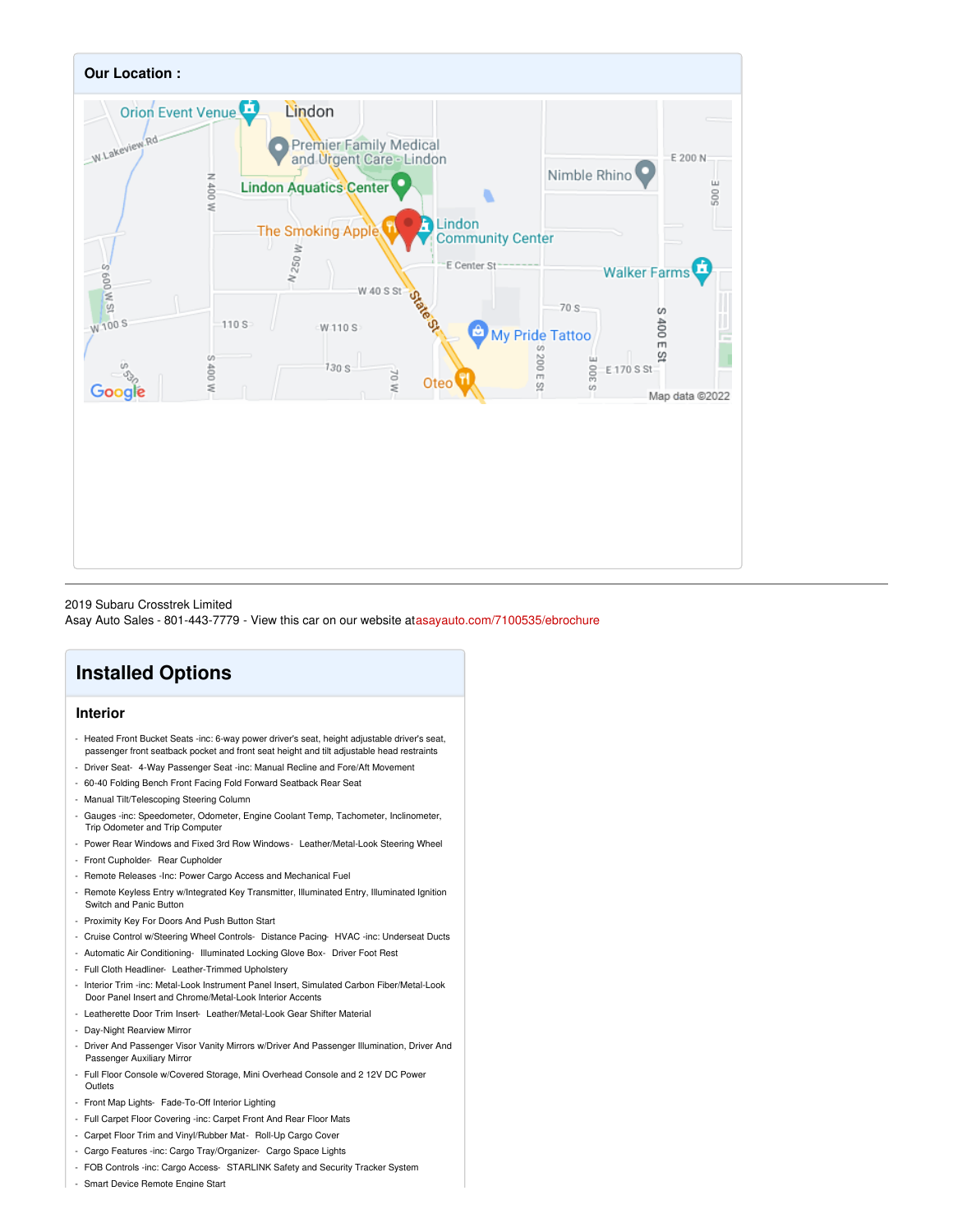- Instrument Panel Bin, Driver / Passenger And Rear Door Bins

- Smart Device Remote Engine Start

- Power 1st Row Windows w/Driver And Passenger 1-Touch Up/Down Power Door Locks
- Systems Monitor- Trip Computer- Outside Temp Gauge- Analog Appearance
- Redundant Digital Speedometer- Manual Adjustable Rear Head Restraints
- Seats w/Leatherette Back Material- Front Center Armrest and Rear Center Armrest
- Perimeter Alarm- Engine Immobilizer- 2 12V DC Power Outlets- Air Filtration

### **Exterior**

- Wheels: 18" Alloy- Tires: 225/55R18 98H AS- Steel Spare Wheel
- Compact Spare Tire Mounted Inside Under Cargo- Clearcoat Paint
- Body-Colored Front Bumper w/Black Rub Strip/Fascia Accent
- Body-Colored Rear Step Bumper w/Black Rub Strip/Fascia Accent
- Black Bodyside Cladding and Black Wheel Well Trim Body-Colored Door Handles
- Chrome Side Windows Trim
- Body-Colored Power Heated Side Mirrors w/Manual Folding and Turn Signal Indicator
- Fixed Rear Window w/Fixed Interval Wiper and Defroster- Deep Tinted Glass
- Variable Intermittent Wipers w/Heated Wiper Park- Galvanized Steel/Aluminum Panels
- Lip Spoiler- Black Grille w/Chrome Accents- Liftgate Rear Cargo Access
- Tailgate/Rear Door Lock Included w/Power Door Locks Roof Rack Rails Only
- LED Brakelights- Front Fog Lamps- Perimeter/Approach Lights
- Auto On/Off Projector Beam Led Low/High Beam Daytime Running Auto-Leveling Directionally Adaptive Auto High-Beam Headlamps
- Headlights-Automatic Highbeams

### **Safety**

- Heated Front Bucket Seats -inc: 6-way power driver's seat, height adjustable driver's seat, passenger front seatback pocket and front seat height and tilt adjustable head restraints
- Driver Seat- 4-Way Passenger Seat -inc: Manual Recline and Fore/Aft Movement
- 60-40 Folding Bench Front Facing Fold Forward Seatback Rear Seat
- Manual Tilt/Telescoping Steering Column
- Gauges -inc: Speedometer, Odometer, Engine Coolant Temp, Tachometer, Inclinometer, Trip Odometer and Trip Computer
- Power Rear Windows and Fixed 3rd Row Windows- Leather/Metal-Look Steering Wheel
- Front Cupholder- Rear Cupholder
- Remote Releases -Inc: Power Cargo Access and Mechanical Fuel
- Remote Keyless Entry w/Integrated Key Transmitter, Illuminated Entry, Illuminated Ignition Switch and Panic Button
- Proximity Key For Doors And Push Button Start
- Cruise Control w/Steering Wheel Controls- Distance Pacing- HVAC -inc: Underseat Ducts
- Automatic Air Conditioning- Illuminated Locking Glove Box- Driver Foot Rest
- Full Cloth Headliner- Leather-Trimmed Upholstery
- Interior Trim -inc: Metal-Look Instrument Panel Insert, Simulated Carbon Fiber/Metal-Look Door Panel Insert and Chrome/Metal-Look Interior Accents
- Leatherette Door Trim Insert- Leather/Metal-Look Gear Shifter Material
- Day-Night Rearview Mirror
- Driver And Passenger Visor Vanity Mirrors w/Driver And Passenger Illumination, Driver And Passenger Auxiliary Mirror
- Full Floor Console w/Covered Storage, Mini Overhead Console and 2 12V DC Power Outlets
- Front Map Lights- Fade-To-Off Interior Lighting
- Full Carpet Floor Covering -inc: Carpet Front And Rear Floor Mats
- Carpet Floor Trim and Vinyl/Rubber Mat- Roll-Up Cargo Cover
- Cargo Features -inc: Cargo Tray/Organizer- Cargo Space Lights
- FOB Controls -inc: Cargo Access- STARLINK Safety and Security Tracker System
- Smart Device Remote Engine Start
- Instrument Panel Bin, Driver / Passenger And Rear Door Bins
- Power 1st Row Windows w/Driver And Passenger 1-Touch Up/Down Power Door Locks
- Systems Monitor- Trip Computer- Outside Temp Gauge- Analog Appearance
- Redundant Digital Speedometer- Manual Adjustable Rear Head Restraints
- Seats w/Leatherette Back Material- Front Center Armrest and Rear Center Armrest
- Perimeter Alarm- Engine Immobilizer- 2 12V DC Power Outlets- Air Filtration

#### **Mechanical**

- Engine: 2.0L DOHC
- Transmission: Lineartronic CVT -inc: steering wheel paddle-shift control switches, 7-speed manual mode function, X-MODE and hill descent control
- 3.90 Axle Ratio- GVWR: 4,343 lbs- Full-Time All-Wheel- Battery w/Run Down Protection
- Gas-Pressurized Shock Absorbers- Front And Rear Anti-Roll Bars
- Electric Power-Assist Speed-Sensing Steering- 16.6 Gal. Fuel Tank
- Single Stainless Steel Exhaust- Permanent Locking Hubs
- Strut Front Suspension w/Coil Springs